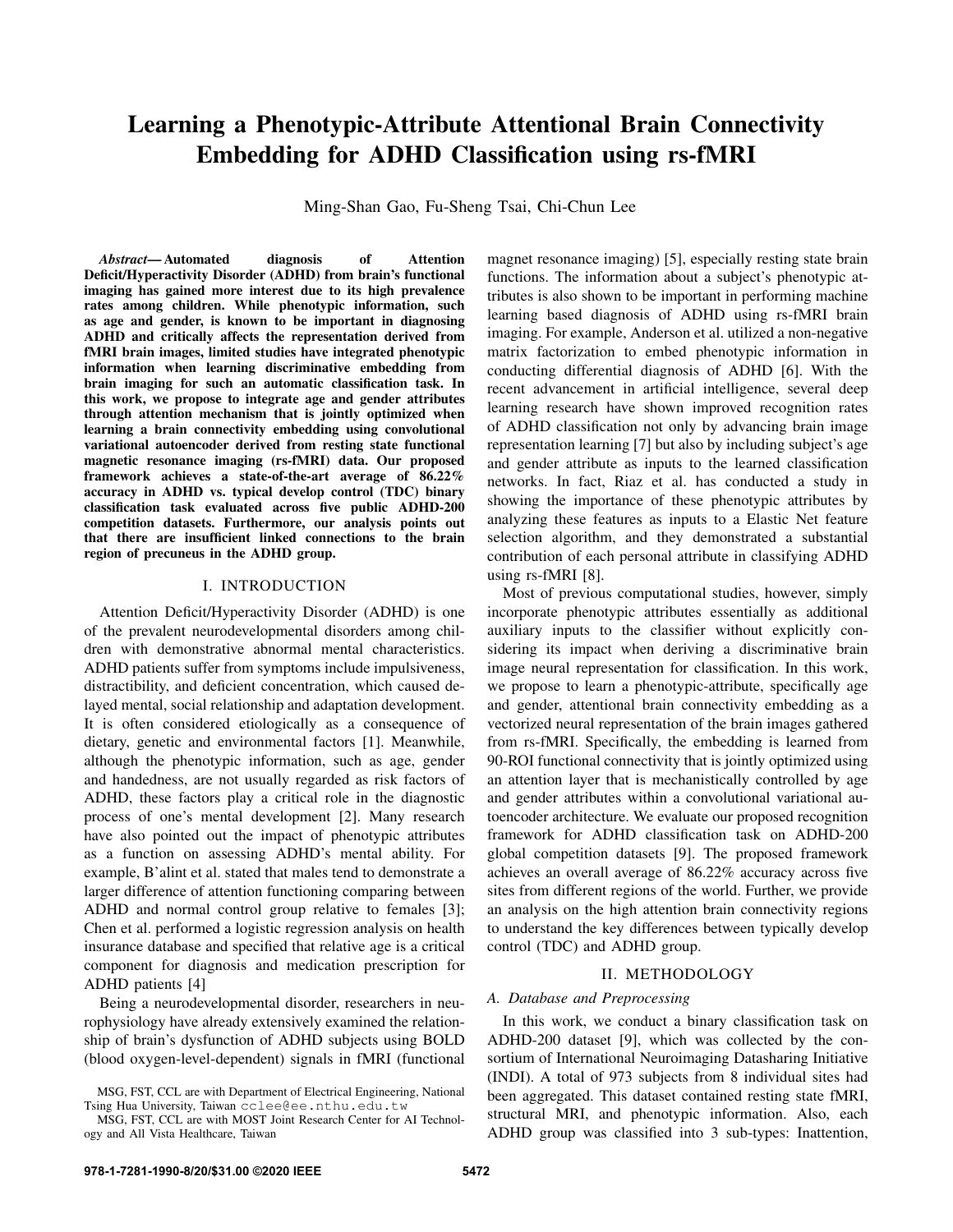

Fig. 1. Complete architecture for our proposed phenotypic-attribute attentional embedding that is jointly learned using age and gender within a convolutional variational autoencoder. We evaluate our classification framework in recognizing ADHD in the global ADHD-200 datasets.

## TABLE I

SUMMARY OF DATA DISTRIBUTION ON TRAIN/TEST SPLIT IN EACH SITE. \*TDC: TYPICALLY DEVELOP CONTROL

|             |            | <b>Training Set</b> | <b>Testing Set</b> |      |  |  |  |
|-------------|------------|---------------------|--------------------|------|--|--|--|
| <b>Site</b> | <b>TDC</b> | <i><b>ADHD</b></i>  | <b>TDC</b>         | ADHD |  |  |  |
| <b>NYU</b>  | 98         | 117                 | 12                 | 29   |  |  |  |
| Peking      | 116        | 78                  | 27                 | 24   |  |  |  |
| <b>OHSU</b> | 41         | 37                  | 28                 |      |  |  |  |
| <b>KKI</b>  | 61         | 22                  |                    |      |  |  |  |
| NeuroIMAGE  | 23         | 25                  |                    |      |  |  |  |

Hyperactivity and Combined. We exclude Bradley Hospital/Brown University from our experiment due to incomplete ADHD label. For the evaluation scheme, we utilize the same train/test set (listed in Table 1.) in "ADHD-200 Global Competition" in order to compare the performance fairly with the previous state-of-art approaches.

For data preprocessing, we obtained raw rs-fMRI data from NITRC's website and performed all necessary steps using SPM12 [10], including slice timing correction, realignment, normalize and smoothing. For each site, we adjusted the parameter TR, TS and number of slices according to [9]. Meanwhile, we utilized SPM99 template bounding box and set voxel size to  $3 * 3 * 3$  mm<sup>3</sup> in the normalization step. To decrease the impact of noise, we smoothed the former outcome by 5 mm FWHM Gaussian. In this work, we focus on the first 90 ROIs from AAL 116 atlas (Automated Anatomical Labeling) [11] to be our regions of interest.

## *B. Phenotypic-Attribute Attentional Embedding*

Figure 1 depicts our overall classification scheme. The attention attribute-enhanced network (AAEN) is used to derive our phenotypic-attribute attentional brain connectivity embedding. This latent representation is concatenated with age and gender attributes as final feature vector to be fed into a support vector machine (SVM) for ADHD classification.

*1) Brain Connectivity Matrix:* In order to transform the original time series of BOLD signals to characterize brain functions, we compute functional connectivity of each subject on his/her recorded rs-fMRI data. Specifically, we compute the Pearson's correlation on voxel mean between pairs of ROIs which results in a 90 x 90 symmetric matrix. The matrix's diagonal element is 1 and remain element has values ranging from -1 to 1 indicating the degree of connectivity value for each pair of ROI (representing inter-brain region functional connectivity).

*2) Convolutional Variational Autoencoder:* Convolutional Variational Autoencoder (CVAE) [14] has been used as a powerful unsupervised generative model learning approach across a variety of machine learning tasks (especially in the domain of computer vision). Recent work [15] has started to use CVAE models as a representation learning approach to derive latent representation of rs-fMRI. In this work, we also use CVAE as our basic building block in learning the latent connectivity embedding from resting state fMRI data.

*3) Phenotypic-Attribute Attention Mechanism:* In this work, our aim is to learn a phenotypic-attribute attentional latent representation of rs-fMRI as characterized using brain connectivity matrix. In specifics, age and gender are the two attributes to be integrated in this task. We first compute a Fisher representation [16] using Gaussian mixture number equals to 2 as a vectorized representation of phenotype information. This vector is first passed through a 7-layers 1D residual blocks to obtain a deep phenotype representation, and by taking the sigmoid function of the summation between the latent vector of CVAE with this deep phenotype vector, we can derive attention weights that are multiplied back to the CVAE latent vector to generate our *phenotypicattribute attentional brain connectivity embedding*:

where,

$$
W_{Att} = Sigmoid (L_{i,pho.} + L_{j, cvae})
$$
 (1)

$$
L_{i,pho.} = ReLU(ReLU(Wx + b) + x)
$$
 (2)

$$
L_{j,cvae} = \mu(X) + \Sigma^{1/2}(X) \cdot \epsilon \tag{3}
$$

 $W_{\text{Att}}$  is the final attention weight we used.  $L_{\text{j, cvae}}$  denotes CVAE's latent reparameterized by variational mean vector  $\mu(X)$  and variance vector  $\Sigma^{1/2}(X)$ .  $L_{i, \text{pho}}$  denotes the phenotype representation outputted from 1D residual blocks.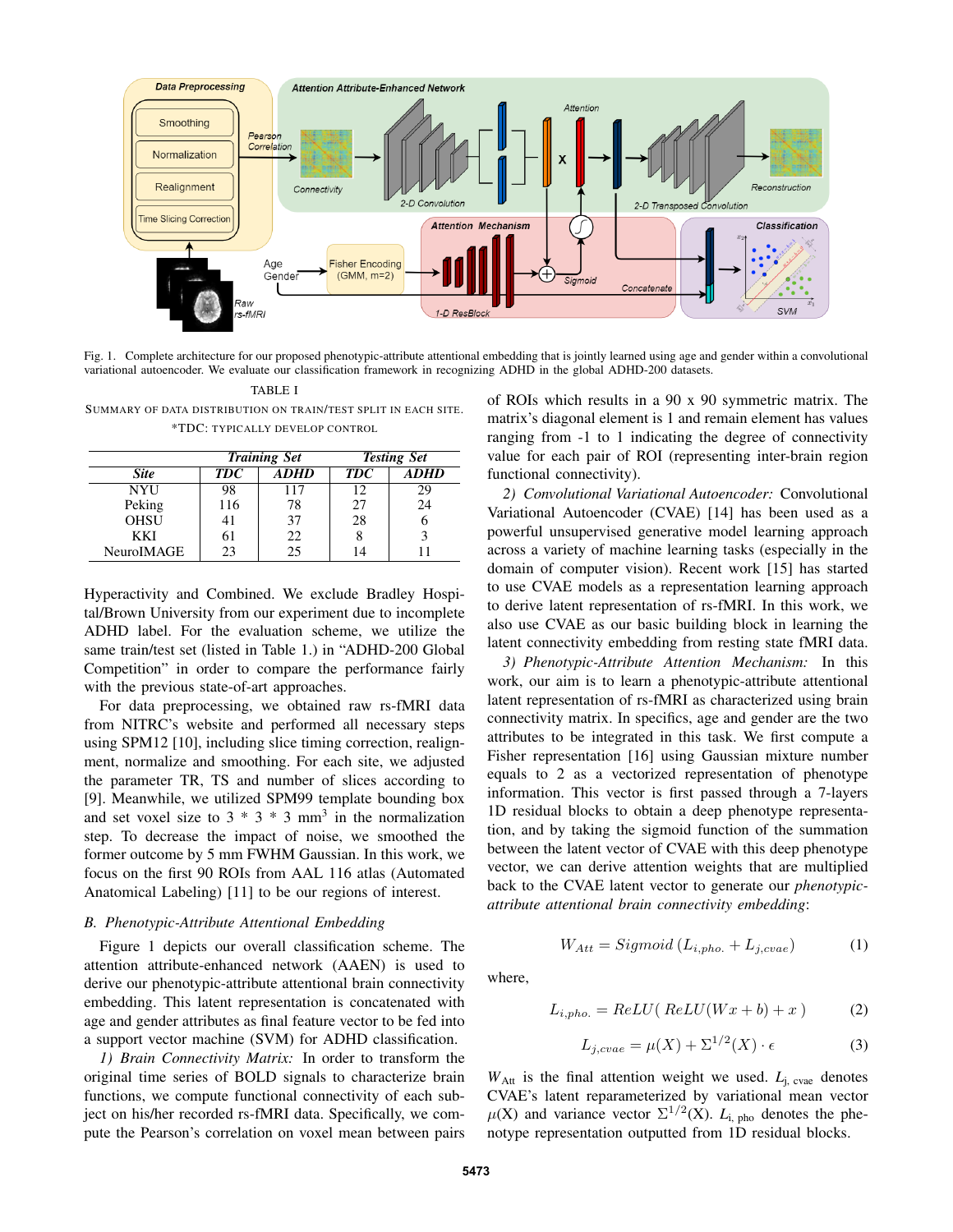TABLE II

A COMPARISON OF RECOGNITION RESULTS INCLUDING OUR PROPOSED METHOD AND THE COMPARISON MODELS. ACCURACY IS USED AS OUR **METRIC** 

|                                    | Peking<br><b>NYU</b> |       |                                                                                           | KKI |  | <i><b>OHSU</b></i>                                     |  |  | <b>NeuroIMAGE</b> |  |  |  |  |                   |  |
|------------------------------------|----------------------|-------|-------------------------------------------------------------------------------------------|-----|--|--------------------------------------------------------|--|--|-------------------|--|--|--|--|-------------------|--|
| <b>Comparison Model</b>            | Acc.                 | Sens. | Spec.                                                                                     |     |  | Acc. Sens. Spec.   Acc. Sens. Spec.   Acc. Sens. Spec. |  |  |                   |  |  |  |  | Acc. Sens. Spec.  |  |
| <b>CVAE</b>                        |                      |       | 72.19 75.17 65.00 69.41 68.33 70.37 90.90 86.66 92.50 81.17 68.33 70.30 76.00 78.18 74.28 |     |  |                                                        |  |  |                   |  |  |  |  |                   |  |
| $\mathbf{CVAE}_{\mathit{nho}}$     |                      |       | 71.54 72.41 69.44 74.50 63.88 83.95 87.87 61.16 95.83 80.39 83.33 79.76 89.33 87.87 90.47 |     |  |                                                        |  |  |                   |  |  |  |  |                   |  |
| $\textit{CVAE-Merge}_{pho}$        |                      |       | 69.10 71.49 58.31 72.28 64.72 76.29 83.63 78.57 91.66 73.13 60.00 73.80 97.60 82.42 92.85 |     |  |                                                        |  |  |                   |  |  |  |  |                   |  |
| $\textit{CVAE-DNN}_{\textit{nho}}$ |                      |       | 75.60 87.33 32.22 75.81 65.36 80.07 87.87 88.88 87.50 74.50 61.11 77.38                   |     |  |                                                        |  |  |                   |  |  |  |  | 96.00 87.27 88.57 |  |
| <b>Proposed Method</b>             |                      |       | 76.42 80.45 66.66 78.43 72.22 83.95 94.54 93.33 95.00 83.33 44.45 89.28 98.40 98.18 97.14 |     |  |                                                        |  |  |                   |  |  |  |  |                   |  |

TABLE III A COMPARISON OF RECOGNITION RESULT TO PREVIOUS RESEARCH.

| <i><b>Approaches</b></i> | NYU   | Peking | KKI   | <b>NeuroIMAGE</b> |
|--------------------------|-------|--------|-------|-------------------|
| Zou et al. $[12]$        | 70.50 | 62.95  | 72.82 |                   |
| Riaz et al. $[8]$        | 60.90 | 64.70  | 81.80 | 44.00             |
| S. Itani et al. $[13]$   | 68.30 | 82.40  |       |                   |
| Miao et al. $[7]$        | 70.73 | 68.63  | 81.82 | 76.00             |
| <b>Proposed Method</b>   | 76.42 | 78.43  | 94.54 | 98.40             |

Our final classification is done by training a linear SVM on latent vector derived from attention attribute-enhanced network concatenated with raw phenotype attribute values.

# III. EXPERIMENTAL SETUP AND RESULT

In our experiment, we follow the train-test division of ADHD-200 global competition and evaluate our model using the exactly same architecture on five separate data collection sites. This evaluation scheme is done by following closely with the past literature on the same dataset, which measures classification accuracy; we further present sensitivity and specificity for completeness. All of the network optimization, feature selection, and hyperparameter tuning are done strictly within the training set.

## *A. Experiment Setup*

We carry out TDC versus ADHD classification task with hyper-parameters settings set to the follows: learning rate: 0.0003, epochs 2000, Adam optimizer. Based on the number of samples in each site, we adaptively choose the batch size to be 64 for NYU and Peking, and 32 for the remaining three sites (KKI, OHSU, NeuroIMAGE). We repeat our framework five times and report average of the highest accuracy to demonstrate a more robust performance metric.

## *B. Comparison Models*

In this section, we compare our framework with the following approaches including a variant usage of integrating phenotypic attributes in rs-fMRI based ADHD classification:

- CVAE, CVAE<sub>pho</sub>: This model is considered as a baseline by directly utilizing the CVAE's latent for recognition. The subscript "pho" represent a direct concatenation of raw phenotypic attributes as input to SVM.
- CVAE-Merge<sub>pho</sub>: This model takes raw phenotypic attributes and concatenate it to CVAE's encoded latent to serve as an additional information during the learning of the decoding portion of CVAE.
- CVAE-DNN<sub>pho</sub>: Apart from directly combining phenotypic attribute like CVAE-Merge, this model passes these attributes through a DNN containing 3 fullyconnected layers of size [2-4-4-8] and a sigmoid function before merging into the CVAE's latent.

# • AANE: Our proposed method (see seciton II.B)

## *C. Experiment Results*

Table 2 summarizes our complete experiment results. In general, by performing attention reweighing approach, which considers age and gender attributes in learning brain connectivity network embedding, provides a more discriminative brain's rs-fMRI representation for ADHD classification. Our proposed method achieves the best performances in all five sites. Especially in KKI and OHSU, our framework achieves recognition accuracy up to 94.54% and 83.33%, which improves the second best CVAE-DNN<sub>pho</sub> model by  $6.67\%$ and 8.83% relative. When comparing with all other baseline models, we observe a clear superior discriminative power of our proposed brain rs-fMRI representation.

Furthermore, table 3 summaries the recognition accuracy when comparing our proposed method with other recentlypublished works on the same dataset using the exact same train-test split. Aside from one site, our proposed method achieves the best performance in differentiating ADHD and TDC known to date. The only lower performance occurs when comparing to the framework proposed by Itani et al. for data from the Peking site. Itani et al. also integrates phenotypic attributes into their framework but through the use of a decision tree approach. We will further investigate and compare our neural embedding method versus decision tree clustering method in handling phenotype information. However, it is promising to see that our proposed framework demonstrates almost a consistently higher performance by using neural-embedding based method in integrating phenotypic attributes when learning brain connectivity representation in ADHD versus TDC classification with rs-fMRI.

# *D. Connectivity Visualization and Analyses*

A key feature of our method is that due to it being an attention based method, we can further perform analysis by reconstructing those high attention weighted latent dimensions using the learned decoding layer. For each site, we select top 10 attention weights to perform connectivity matrix reconstruction and only maintain the top 10% connectivity edges as the most contributing functional connection within the brain in differentiating those TDC from ADHD. In Figure 2 (a), we plot top 3 regional connections exists in both TDC and ADHD group across all five sites, and in Figure 2 (b), we plot those connectivity exists in TDC but not in ADHD. From Figure 2 (b), we observe several key connections missing in the ADHD group as compared to the TDC group. Interestingly, the key region missing from the ADHD group's